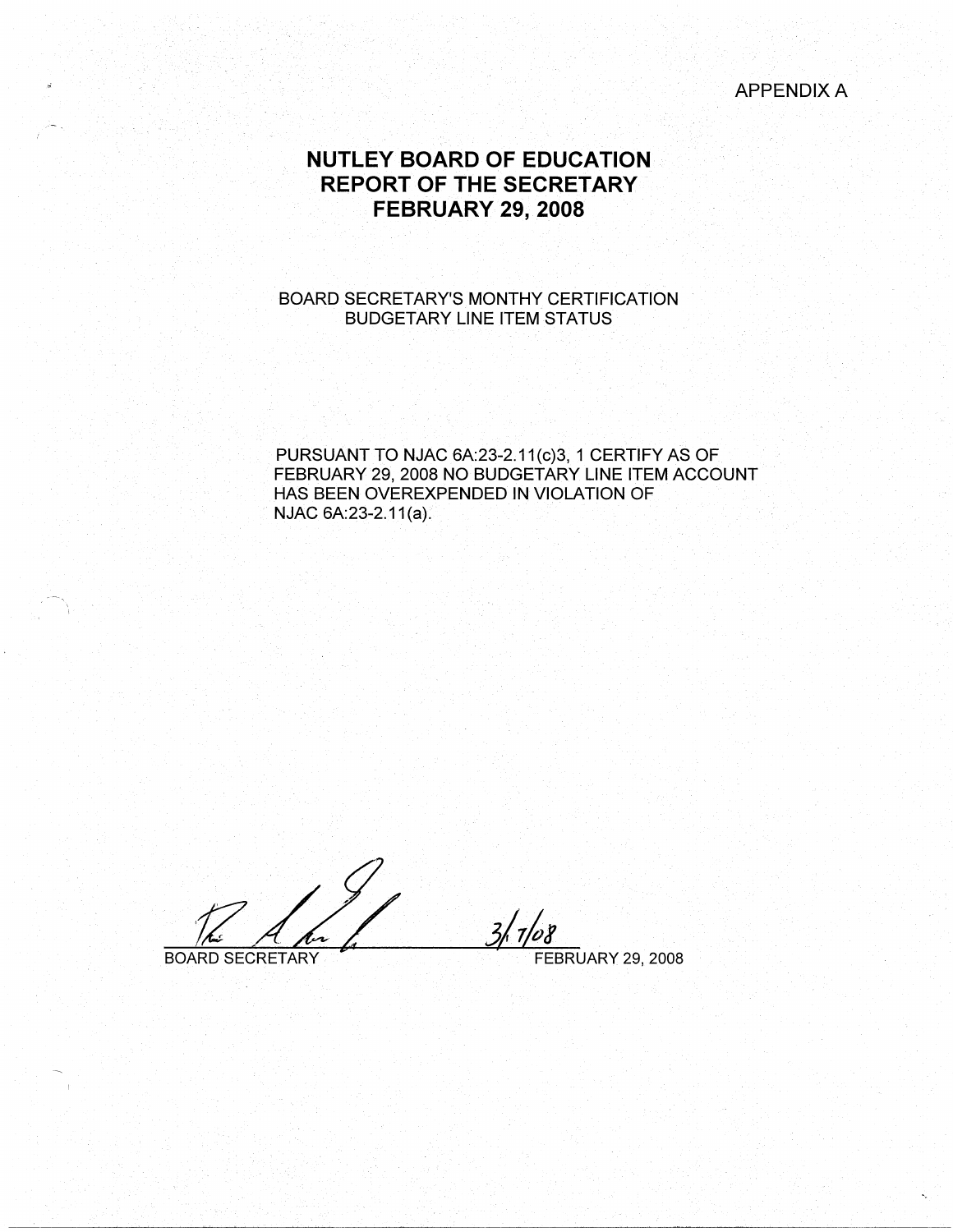**Starting date 7/1/2007 Ending date 2/29/2008 Fund: 10 GENERAL CURRENT EXPENSE** 

|     | <b>Assets and Resources</b>                             |                   |                 |
|-----|---------------------------------------------------------|-------------------|-----------------|
|     | <b>Assets:</b>                                          |                   |                 |
| 101 | Cash in bank                                            |                   | \$1,047,616.51  |
|     | $102 - 106$<br>Cash Equivalents                         |                   | \$3,900.00      |
| 111 | Investments                                             |                   | \$0.00          |
| 116 | Capital Reserve Account                                 |                   | \$458,528.41    |
| 121 | Tax levy Receivable                                     |                   | \$0.00          |
|     |                                                         |                   |                 |
|     | Accounts Receivable:                                    |                   |                 |
| 132 | Interfund                                               | \$4,201.45        |                 |
| 141 | Intergovernmental - State                               | (\$170, 184.39)   |                 |
| 142 | Intergovernmental - Federal                             | \$0.00            |                 |
| 143 | Intergovernmental - Other                               | (\$6,078.98)      |                 |
|     | 153, 154<br>Other (net of estimated uncollectable of \$ | \$12,665.86       | (\$159,396.06)  |
|     | Loans Receivable:                                       |                   |                 |
| 131 | Interfund                                               | \$0.00            |                 |
|     | Other (Net of estimated uncollectable of \$<br>151, 152 | \$0.00            | \$0.00          |
|     | <b>Other Current Assets</b>                             |                   | \$0.00          |
|     | <b>Resources:</b>                                       |                   |                 |
| 301 | <b>Estimated revenues</b>                               | \$49,176,529.00   |                 |
| 302 | Less revenues                                           | (\$32,088,015.69) | \$17,088,513.31 |
|     | <b>Total assets and resources</b>                       |                   | \$18,439,162.17 |
|     | <b>Liabilities and fund equity</b>                      |                   |                 |
|     | Liabilities:                                            |                   |                 |
|     |                                                         |                   |                 |
| 411 | Intergovernmental accounts payable - state              |                   | \$0.00          |
| 421 | Accounts payable                                        |                   | (\$40.77)       |
| 431 | Contracts payable                                       |                   | \$0.00          |
| 451 | Loans payable                                           |                   | \$0.00          |
| 481 | Deferred revenues                                       |                   | \$0.00          |
|     | Other current liabilities                               |                   | \$1,284,840.64  |
|     | <b>Total liabilities</b>                                |                   | \$1,284,799.87  |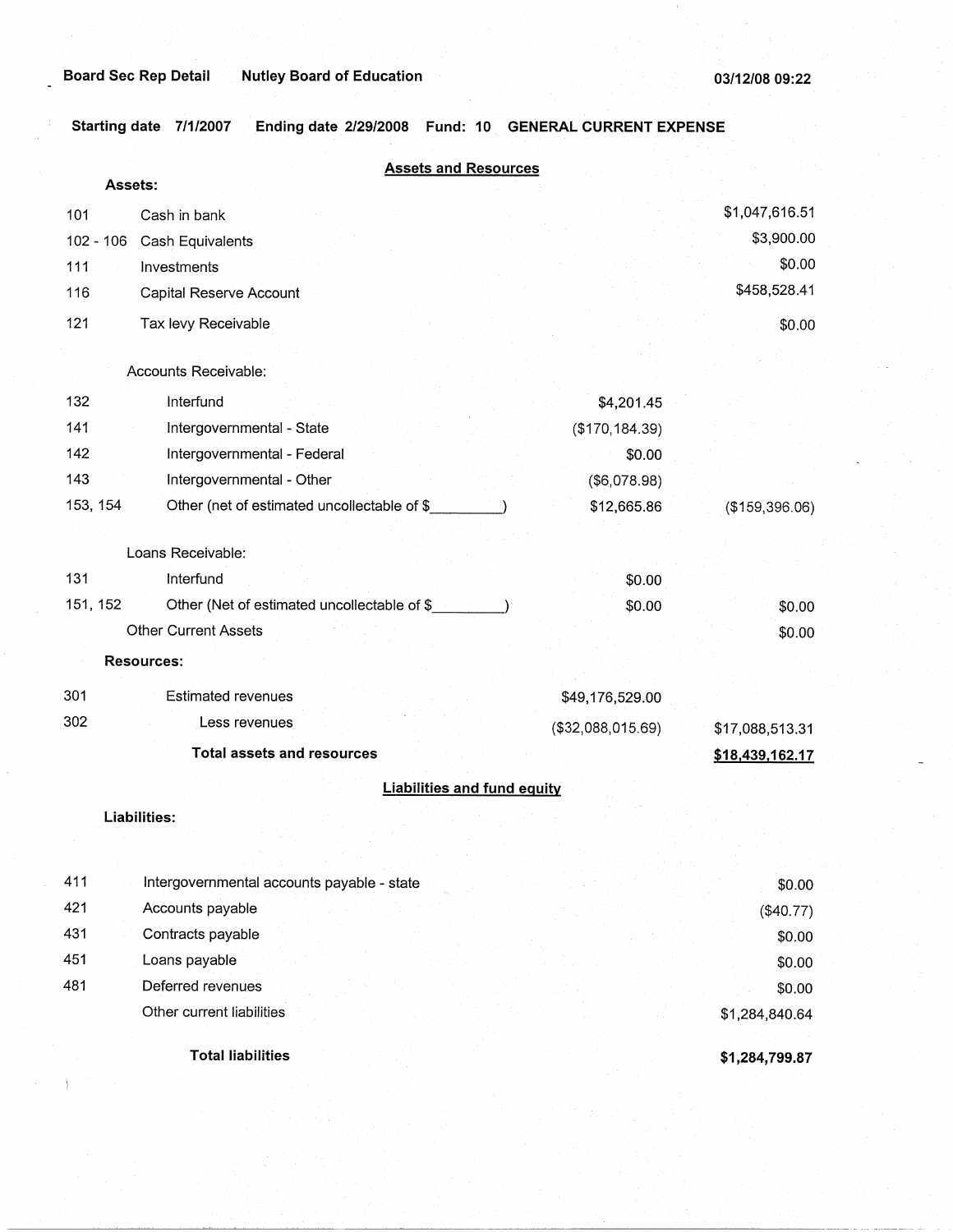**Starting date 7/1/2007 Ending date 2/29/2008 Fund: 10 GENERAL CURRENT EXPENSE** 

## **Fund Balance:**

| Appropriated: |                                                        |                   |                      |                  |                 |
|---------------|--------------------------------------------------------|-------------------|----------------------|------------------|-----------------|
| 753,754       | Reserve for encumbrances                               |                   |                      | \$18,042,230.07  |                 |
| 761           | Capital reserve account - July                         |                   |                      | \$445,630.35     |                 |
| 604           | Add: Increase in capital reserve                       |                   |                      | \$0.00           |                 |
| 307           | Less: Budgeted w/d from capital reserve eligible costs |                   |                      | \$0.00           |                 |
| 309           | Less: Budgeted w/d from capital reserve excess costs   |                   |                      | \$0.00           | \$445,630.35    |
| 762           | Adult education programs                               |                   |                      | \$0.00           |                 |
| 751,752,76x   | Other reserves                                         |                   |                      | \$0.00           |                 |
| 601           | Appropriations                                         |                   | \$50,768,529.37      |                  |                 |
| 602           | Less: Expenditures                                     | (\$32,218,626.62) |                      |                  |                 |
|               | Encumbrances                                           | (\$17,677,929.87) | $($ \$49,896,556.49) | \$871,972.88     |                 |
|               | Total appropriated                                     |                   |                      | \$19,359,833.30  |                 |
|               | Unappropriated:                                        |                   |                      |                  |                 |
| 770           | Fund balance, July 1                                   |                   |                      | (\$613,470.63)   |                 |
| 303           | Budgeted fund balance                                  |                   |                      | (\$1,592,000.37) |                 |
|               | Total fund balance                                     |                   |                      |                  | \$17,154,362.30 |
|               | <b>Total liabilities and fund equity</b>               |                   |                      |                  | \$18,439,162.17 |
|               | <b>Recapitulation of Budgeted Fund Balance:</b>        |                   |                      |                  |                 |
|               |                                                        |                   | <b>Budgeted</b>      | Actual           | <b>Variance</b> |

|                                    | puuyotou          | Avuur             | <b>Valiative</b>    |
|------------------------------------|-------------------|-------------------|---------------------|
| Appropriations                     | \$50,768,529.37   | \$49,896,556.49   | \$871,972.88        |
| Revenues                           | (\$49,176,529.00) | (\$32,088,015.69) | (\$17,088,513.31)   |
| Subtotal                           | \$1,592,000.37    | \$17,808,540.80   | (\$16, 216, 540.43) |
| Change in capital reserve account: |                   |                   |                     |
| Plus - Increase in reserve         | \$0.00            | \$12,898.06       | (\$12,898.06)       |
| Less - Withdrawal from reserve     | \$0.00            | \$0.00            |                     |
| Subtotal                           | \$1,592,000.37    | \$17,821,438.86   | (\$16,229,438.49)   |
| Less: Adjustment for prior year    | \$0.00            | \$0.00            |                     |
| Budgeted fund balance              | \$1,592,000.37    | \$17,821,438.86   | (\$16,229,438.49)   |
|                                    |                   |                   |                     |

Prepared and submitted by : *Zec.* Alixe fischer Board Secretary

*3/;1/c,1* 

Date

*(*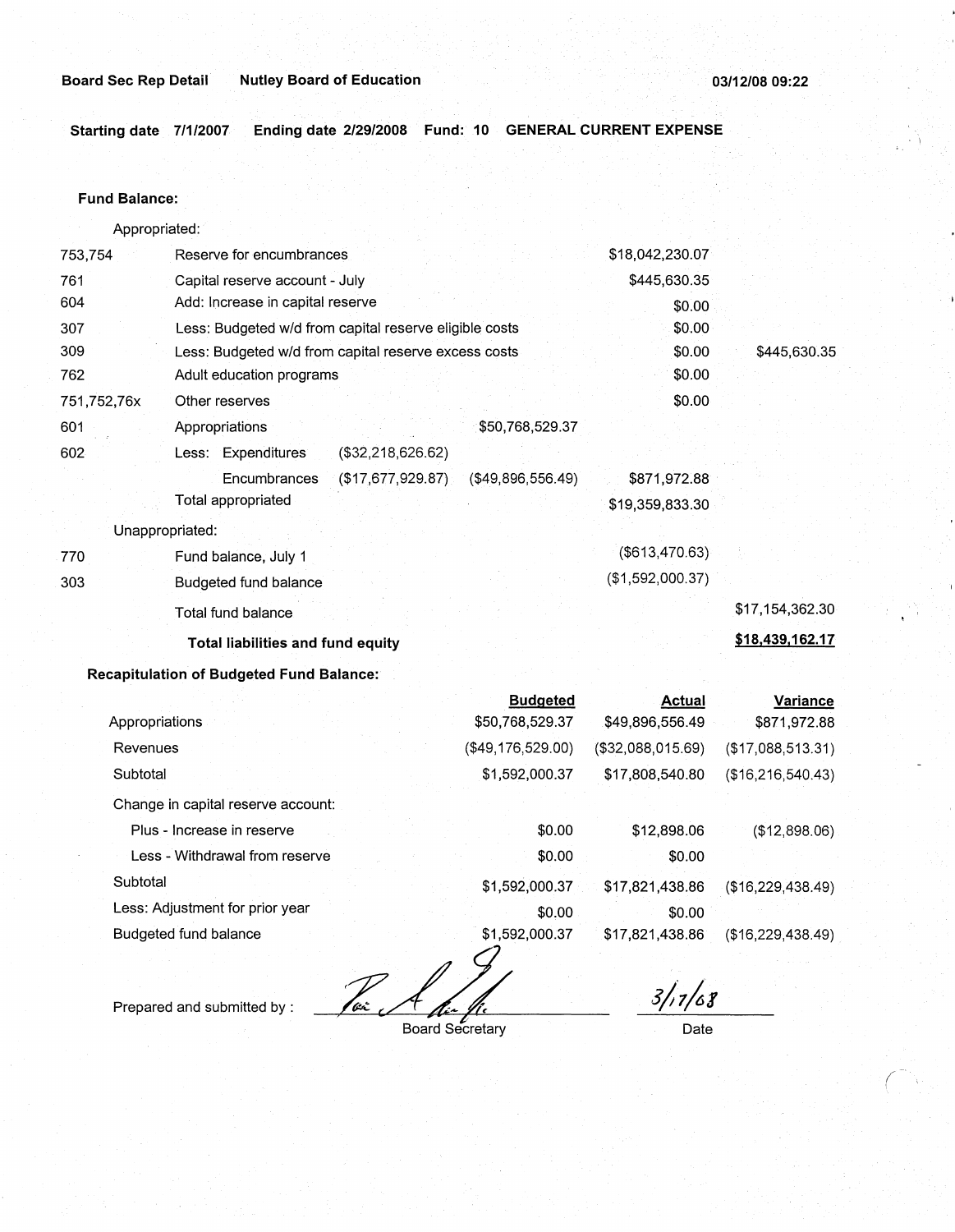**Starting date 7/1/2007 Ending date 2/29/2008 Fund: 20 SPECIAL REVENUE FUNDS** 

|                                                         | <b>Assets and Resources</b>        |                                |
|---------------------------------------------------------|------------------------------------|--------------------------------|
| Assets:                                                 |                                    |                                |
| 101<br>Cash in bank                                     |                                    | (\$147,710.94)                 |
| $102 - 106$<br>Cash Equivalents                         |                                    | \$0.00                         |
| Investments<br>111                                      |                                    | \$0.00                         |
| 116<br>Capital Reserve Account                          |                                    | \$0.00                         |
| 121<br>Tax levy Receivable                              |                                    | \$0.00                         |
| Accounts Receivable:                                    |                                    |                                |
|                                                         |                                    |                                |
| 132<br>Interfund                                        |                                    | \$0.00                         |
| Intergovernmental - State<br>141                        |                                    | \$12,213.82                    |
| Intergovernmental - Federal<br>142                      |                                    | \$1,509.09                     |
| 143<br>Intergovernmental - Other                        |                                    | \$0.00<br>\$0.00               |
| 153, 154<br>Other (net of estimated uncollectable of \$ |                                    | \$13,722.91                    |
| Loans Receivable:                                       |                                    |                                |
| 131<br>Interfund                                        |                                    | \$0.00                         |
| 151, 152<br>Other (Net of estimated uncollectable of \$ |                                    | \$0.00<br>\$0.00               |
| <b>Other Current Assets</b>                             |                                    | \$0.00                         |
| <b>Resources:</b>                                       |                                    |                                |
| 301<br><b>Estimated revenues</b>                        |                                    | \$1,330,359.00                 |
| 302<br>Less revenues                                    |                                    | (\$778,103.67)<br>\$552,255.33 |
| <b>Total assets and resources</b>                       |                                    | \$418,267.30                   |
|                                                         | <b>Liabilities and fund equity</b> |                                |
| Liabilities:                                            |                                    |                                |
| 101<br>Cash in bank                                     |                                    | (\$147,710.94)                 |
|                                                         |                                    |                                |
| 411<br>Intergovernmental accounts payable - state       |                                    | \$3,603.14                     |
| 421<br>Accounts payable                                 |                                    | \$0.00                         |
| 431<br>Contracts payable                                |                                    | \$0.00                         |
| 451<br>Loans payable                                    |                                    | \$0.00                         |
| 481<br>Deferred revenues                                |                                    | \$0.00                         |
| Other current liabilities                               |                                    | \$388.10                       |
| <b>Total liabilities</b>                                |                                    | \$3,991.24                     |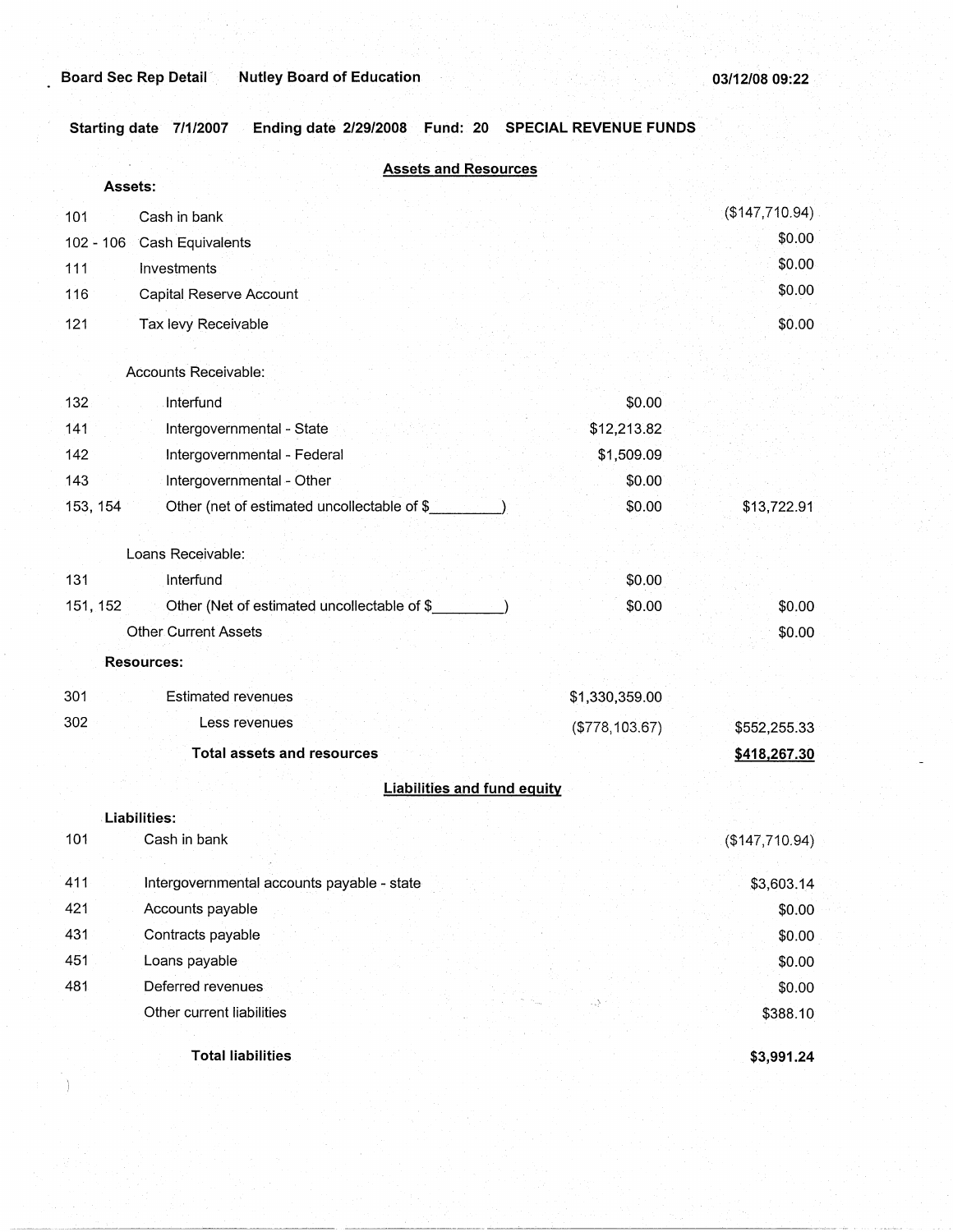**Starting date 7/1/2007** · **Ending date 2/29/2008 Fund: 20 SPECIAL REVENUE FUNDS.··.** 

#### **Fund Balance:**

753,754 761 604 Appropriated: Reserve for encumbrances Capital reserve account - July Add: Increase in capital reserve 307 309 762 751,752,76x 601 Less: Budgeted w/d from capital reserve eligible costs Less: Budgeted w/d from capital reserve excess costs Adult education programs 602 770 303 Other reserves Appropriations Less: Expenditures **Encumbrances** Total appropriated Unappropriated: Fund balance, July 1 Budgeted fund balance Total fund balance (\$1,314,109.59) (\$421,297.03) \$2,447,133.58 (\$1,735,406.62) **Total liabilities and fund equity**  \$425,238.45 \$0.00 \$0.00 \$0.00 \$0.00 \$0.00 \$0.00 \$711,726.96 \$1,136,965.41 \$394,085.23 (\$1,116,774.58) \$0.00 \$414,276.06 **\$418,267.30** 

## **Recapitulation of Budgeted Fund Balance:**

|                                    | <b>Budgeted</b>  | <b>Actual</b>  | Variance        |
|------------------------------------|------------------|----------------|-----------------|
| Appropriations                     | \$2,447,133.58   | \$1,735,406.62 | \$711,726.96    |
| Revenues                           | (\$1,330,359.00) | (\$778,103.67) | (\$552, 255.33) |
| Subtotal                           | \$1,116,774.58   | \$957,302.95   | \$159,471.63    |
| Change in capital reserve account: |                  |                |                 |
| Plus - Increase in reserve         | \$0.00           | \$0.00         | \$0.00          |
| Less - Withdrawal from reserve     | \$0.00           | \$0.00         |                 |
| Subtotal                           | \$1,116,774.58   | \$957,302.95   | \$159,471.63    |
| Less: Adjustment for prior year    | \$0.00           | \$0.00         |                 |
| Budgeted fund balance              | \$1,116,774.58   | \$957,302.95   | \$159,471.63    |
|                                    |                  |                |                 |

Prepared and submitted by :

Board Secretary

*a),j,* 

Date

(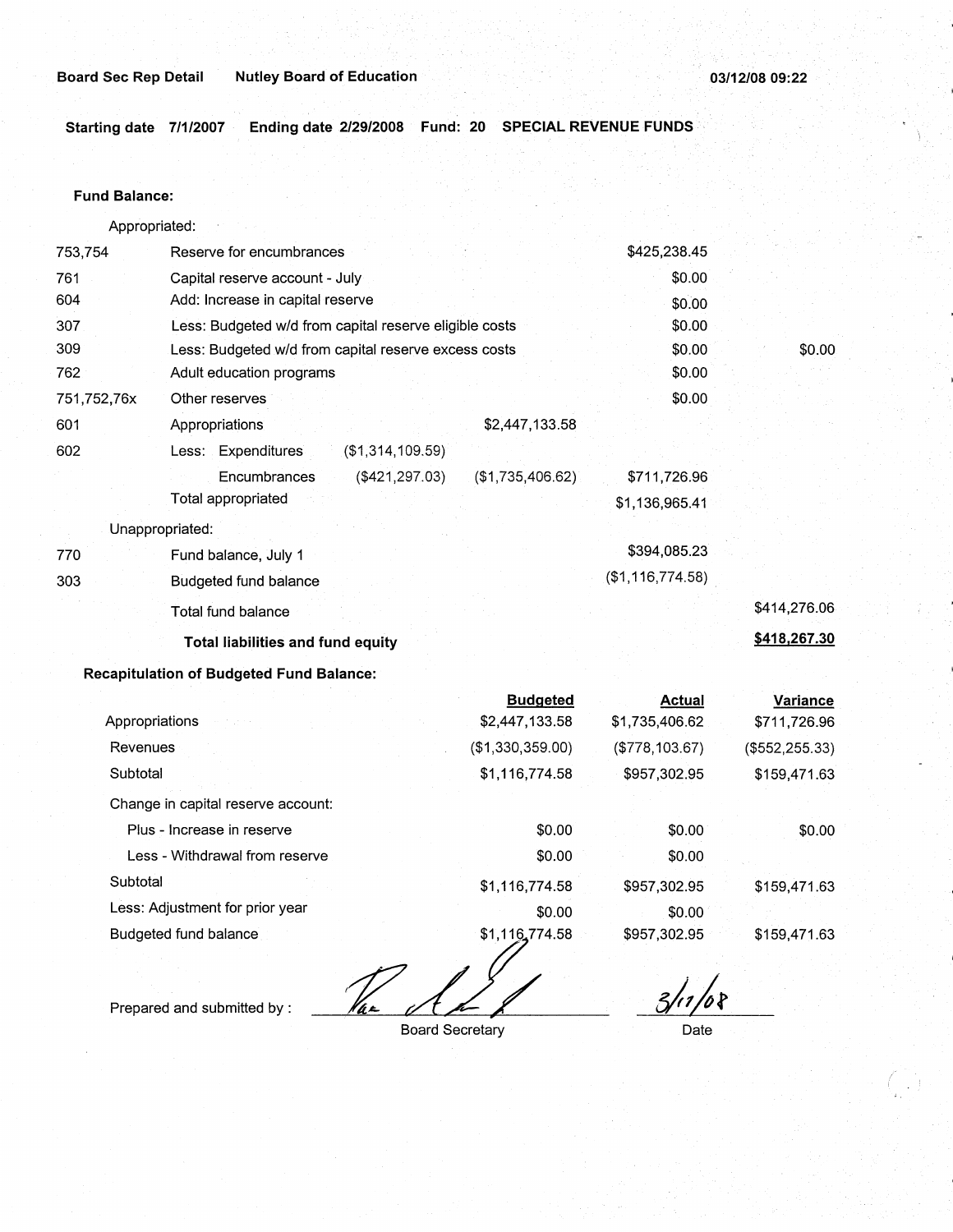**Starting date 7/1/2007 Ending date 2/29/2008 Fund: 30 CAPITAL PROJECTS FUNDS** 

|          | <b>Assets and Resources</b>                 |                   |                   |
|----------|---------------------------------------------|-------------------|-------------------|
|          | Assets:                                     |                   |                   |
| 101      | Cash in bank                                |                   | \$32,978,394.92   |
|          | 102 - 106 Cash Equivalents                  |                   | \$0.00            |
| 111      | Investments                                 |                   | \$0.00            |
| 116      | Capital Reserve Account                     |                   | \$0.00            |
| 121      | Tax levy Receivable                         |                   | \$0.00            |
|          | Accounts Receivable:                        |                   |                   |
| 132      | Interfund                                   | \$22,659.00       |                   |
| 141      | Intergovernmental - State                   | \$8,900,787.64    |                   |
| 142      | Intergovernmental - Federal                 | \$0.00            |                   |
| 143      | Intergovernmental - Other                   | \$40,000.00       |                   |
| 153, 154 | Other (net of estimated uncollectable of \$ | \$0.00            | \$8,963,446.64    |
|          | Loans Receivable:                           |                   |                   |
| 131      | Interfund                                   | \$0.00            |                   |
| 151, 152 | Other (Net of estimated uncollectable of \$ | \$0.00            | \$0.00            |
|          | <b>Other Current Assets</b>                 |                   | \$0.00            |
|          | <b>Resources:</b>                           |                   |                   |
| 301      | <b>Estimated revenues</b>                   | \$0.00            |                   |
| 302      | Less revenues                               | (\$38,552,207.40) | (\$38,552,207.40) |
|          | <b>Total assets and resources</b>           |                   | \$3,389,634.16    |
|          | <b>Liabilities and fund equity</b>          |                   |                   |
|          | Liabilities:                                |                   |                   |
|          |                                             |                   |                   |
|          |                                             |                   |                   |
| 411      | Intergovernmental accounts payable - state  |                   | \$0.00            |
| 421      | Accounts payable                            |                   | \$0.00            |
| 431      | Contracts payable                           |                   | \$0.00            |
| 451      | Loans payable                               |                   | \$0.00            |
| 481      | Deferred revenues                           |                   | \$5,174,909.00    |
|          | Other current liabilities                   | ショノ               | \$23,481.48       |
|          | <b>Total liabilities</b>                    |                   | \$5,198,390.48    |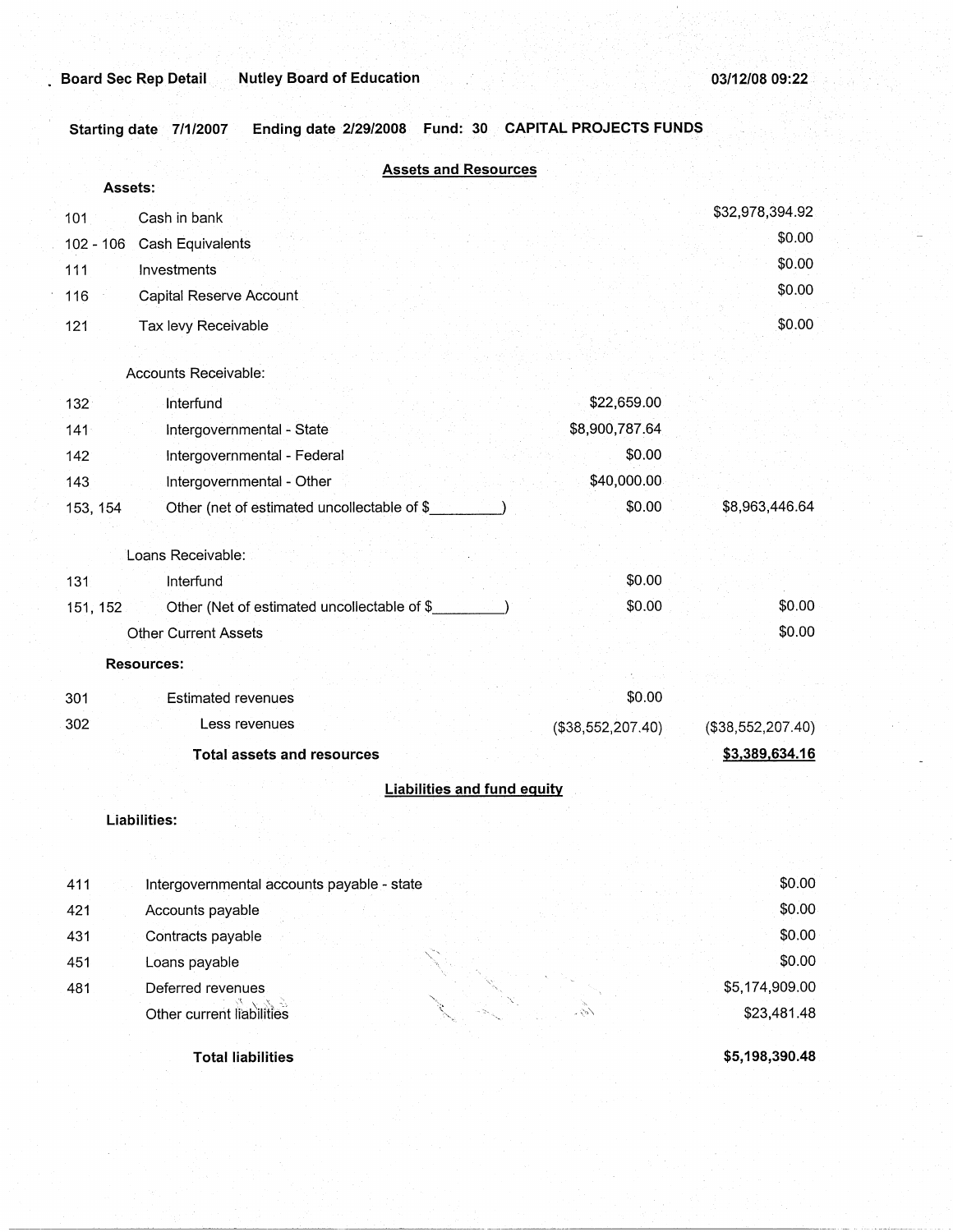**Starting date 7/1/2007 Ending date 2/29/2008 Fund: 30 CAPITAL PROJECTS FUNDS** 

#### **Fund Balance:**

Appropriated: 753,754 Reserve for encumbrances Capital reserve account - July Add: Increase in capital reserve 761 604 307 309 762 751,752,76x 601 Less: Budgeted w/d from capital reserve eligible costs Less: Budgeted w/d from capital reserve excess costs Adult education programs Other reserves Appropriations \$39,824,530.74 602 (\$5,742,074.66) Less: Expenditures 770 303 Encumbrances Total appropriated Unappropriated: Fund balance, July 1 Budgeted fund balance Total fund balance (\$5,378,855.10) (\$11,120,929.76) **Total liabilities and fund equity Recapitulation of Budgeted Fund Balance:**  Appropriations Revenues **Subtotal** Change in capital reserve account: **Budgeted**  \$39,824,530.74 \$0.00 \$39,824,530.74 \$11,160,244.20 \$0.00 \$0.00 \$0.00 \$0.00 \$0.00 \$0.00 \$28,703,600.98 \$39,863,845.18 (\$1,848,070.76) (\$39,824,530.74) **Actual**  \$11,120,929.76 (\$38,552,207.40) (\$27,431,277.64) \$0.00 (\$1,808,756.32) **\$3,389,634.16 Variance**  \$28,703,600.98 \$38,552,207.40 \$67,255,808.38

| Plus - Increase in reserve      | \$0.00          | \$0.00             | \$0.00          |
|---------------------------------|-----------------|--------------------|-----------------|
| Less - Withdrawal from reserve  | \$0.00          | \$0.00             |                 |
| Subtotal                        | \$39,824,530.74 | ( \$27,431,277.64) | \$67,255,808.38 |
| Less: Adjustment for prior year | \$0.00          | \$0.00             |                 |
| Budgeted fund balance           | \$39,824,530.74 | (\$27,431,277.64)  | \$67,255,808.38 |

 $\overline{\mathcal{A}}$ 

Prepared and submitted by :

*<sup>I</sup>*Board Secretary

 $\frac{3}{17}$ /68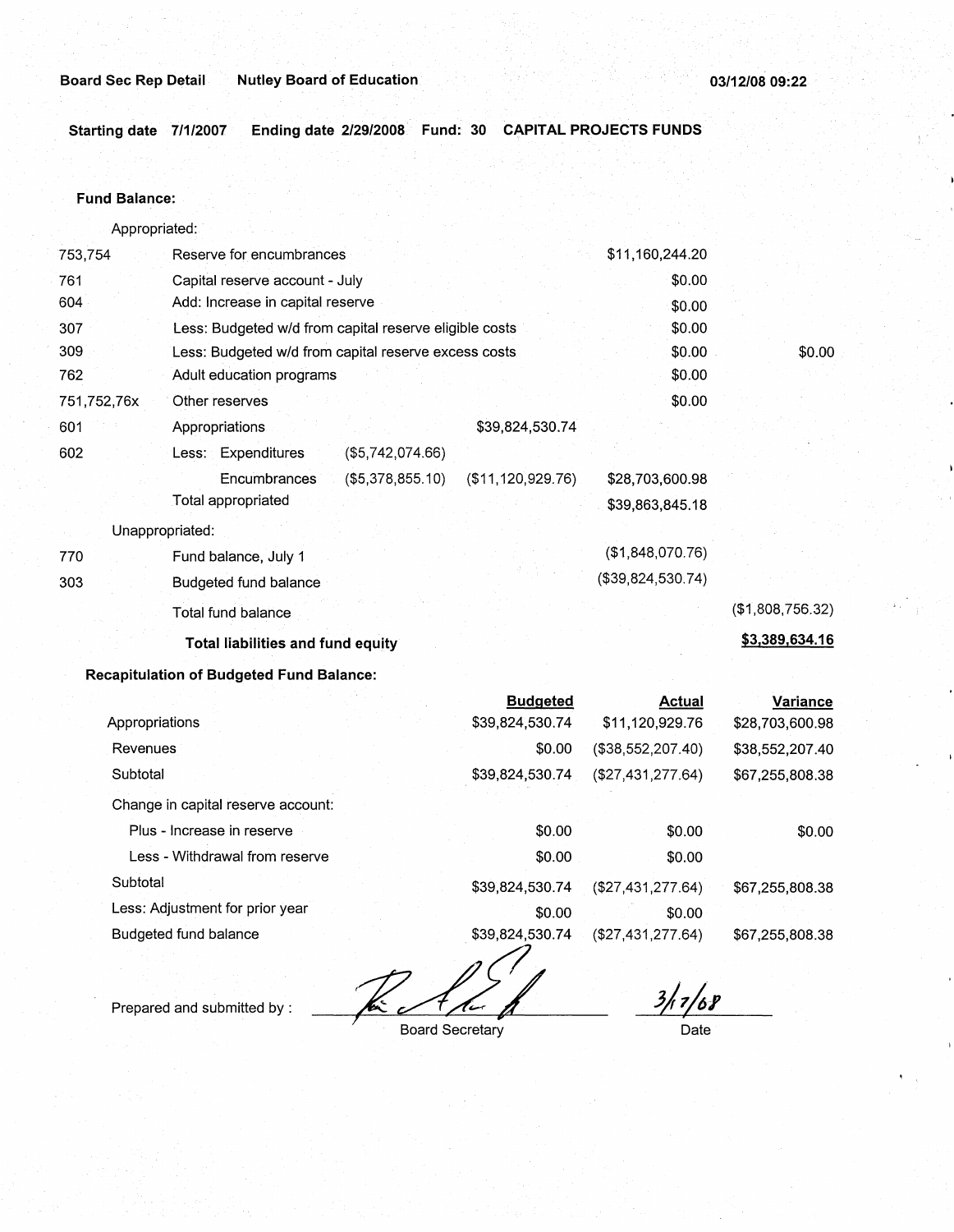Starting date 7/1/2007 Ending date 2/29/2008 Fund: 40 DEBT SERVICE FUNDS

|             | <b>Assets and Resources</b><br>Assets:      |                  |               |
|-------------|---------------------------------------------|------------------|---------------|
|             |                                             |                  | (\$21,745.88) |
| 101         | Cash in bank                                |                  | \$0.00        |
| $102 - 106$ | Cash Equivalents                            |                  | \$0.00        |
| 111         | Investments                                 |                  | \$0.00        |
| 116         | Capital Reserve Account                     |                  |               |
| 121         | Tax levy Receivable                         |                  | \$0.00        |
|             | Accounts Receivable:                        |                  |               |
| 132         | Interfund                                   | \$21,747.60      |               |
| 141         | Intergovernmental - State                   | \$0.00           |               |
| 142         | Intergovernmental - Federal                 | \$0.00           |               |
| 143         | Intergovernmental - Other                   | \$0.00           |               |
| 153, 154    | Other (net of estimated uncollectable of \$ | \$0.00           | \$21,747.60   |
|             | Loans Receivable:                           |                  |               |
| 131         | Interfund                                   | \$0.00           |               |
| 151, 152    | Other (Net of estimated uncollectable of \$ | \$0.00           | \$0.00        |
|             | <b>Other Current Assets</b>                 |                  | \$0.00        |
|             | <b>Resources:</b>                           |                  |               |
| 301         | <b>Estimated revenues</b>                   | \$1,294,304.00   |               |
| 302         | Less revenues                               | (\$1,294,304.00) | \$0.00        |
|             | <b>Total assets and resources</b>           |                  | \$1.72        |
|             |                                             |                  |               |
|             | <b>Liabilities and fund equity</b>          |                  |               |
| 101         | Liabilities:                                |                  |               |
|             | Cash in bank                                |                  | (\$21,745.88) |
| 411         | Intergovernmental accounts payable - state  |                  | \$0.00        |
| 421.        | Accounts payable                            |                  | \$0.00        |
| 431         | Contracts payable                           |                  | \$0.00        |
| 451         | Loans payable                               |                  | \$0.00        |
| 481         | Deferred revenues                           |                  | \$0.00        |
|             | Other current liabilities                   |                  | \$0.00        |
|             | <b>Total liabilities</b>                    |                  | \$0.00        |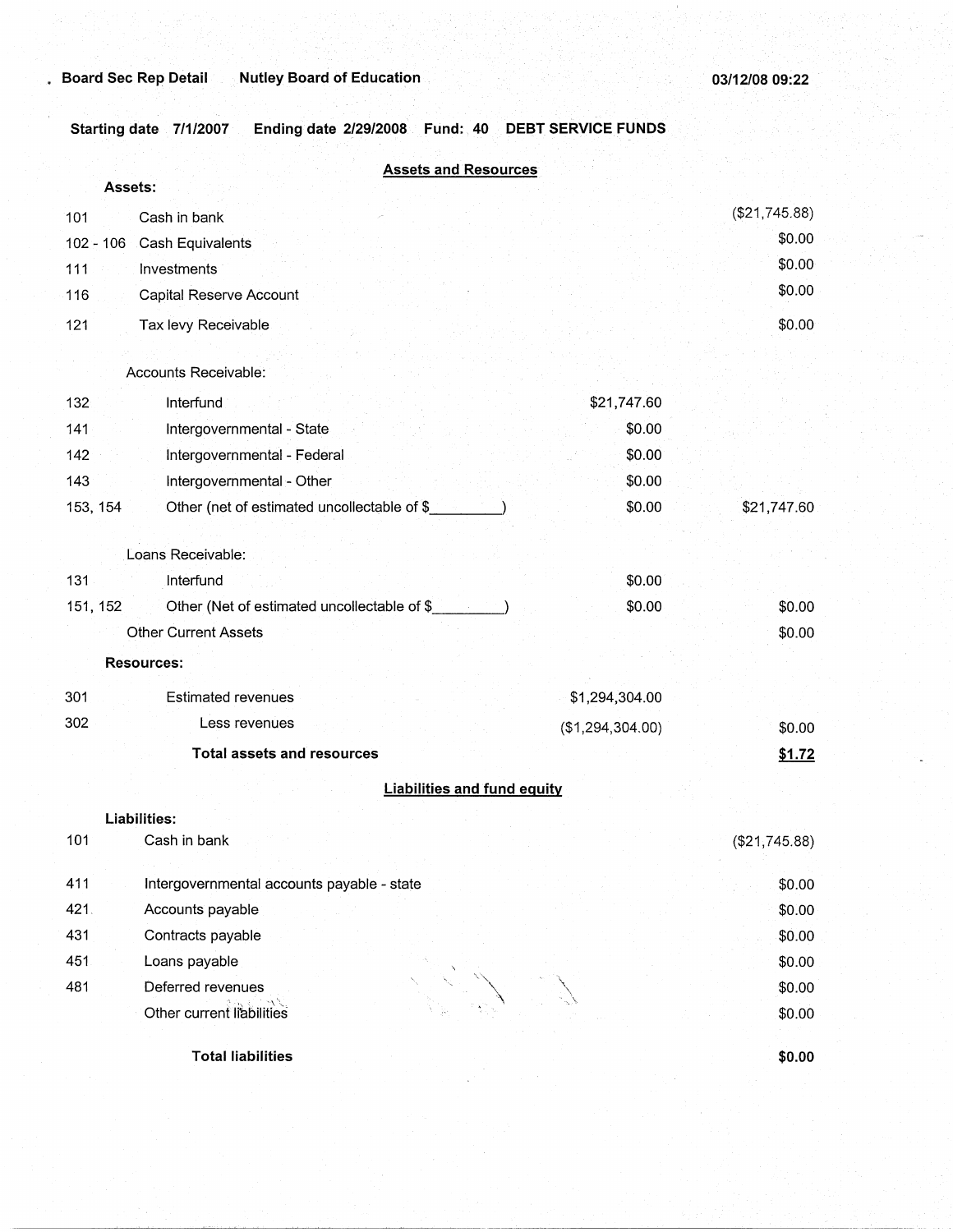**Starting date 7/1/2007 Ending date 2/29/2008 Fund: 40 DEBT SERVICE FUNDS** 

## **Fund Balance:**

753,754 761 604 Appropriated: Reserve for encumbrances Capital reserve account - July Add: Increase in capital reserve 307 309 762 751,752,76x 601 Less: Budgeted w/d from capital reserve eligible costs Less: Budgeted w/d from capital reserve excess costs Adult education programs 602 770 303 Other reserves Appropriations Less: Expenditures **Encumbrances** Total appropriated Unappropriated: Fund balance, July 1 Budgeted fund balance Total fund balance (\$1 (294,303.50) \$0.00 \$1,294,304.00 (\$1,294,303.50) **Total liabilities and fund equity**  \$0.00 \$0.00 \$0.00 \$0.00 \$0.00 \$0.00 \$0.00 \$0.50 \$0.50 \$0.72 \$0.00 \$0.00 \$1.22 **\$1.22** 

# **Recapitulation of Budgeted Fund Balance:**

|                                    | <b>Budgeted</b>  | Actual           | Variance |
|------------------------------------|------------------|------------------|----------|
| Appropriations                     | \$1,294,304.00   | \$1,294,303.50   | \$0.50   |
| Revenues                           | (\$1,294,304.00) | (\$1,294,304.00) | \$0.00   |
| Subtotal                           | \$0.00           | (\$0.50)         | \$0.50   |
| Change in capital reserve account: |                  |                  |          |
| Plus - Increase in reserve         | \$0.00           | \$0.00           | \$0.00   |
| Less - Withdrawal from reserve     | \$0.00           | \$0.00           |          |
| Subtotal                           | \$0.00           | (\$0.50)         | \$0.50   |
| Less: Adjustment for prior year    | \$0.00           | \$0.00           |          |
| Budgeted fund balance              | \$0.00           | (\$0.50)         | \$0.50   |

**Fax Alex 8**<br>Board Secretary

Prepared and submitted by :

*3/,1h* 

Date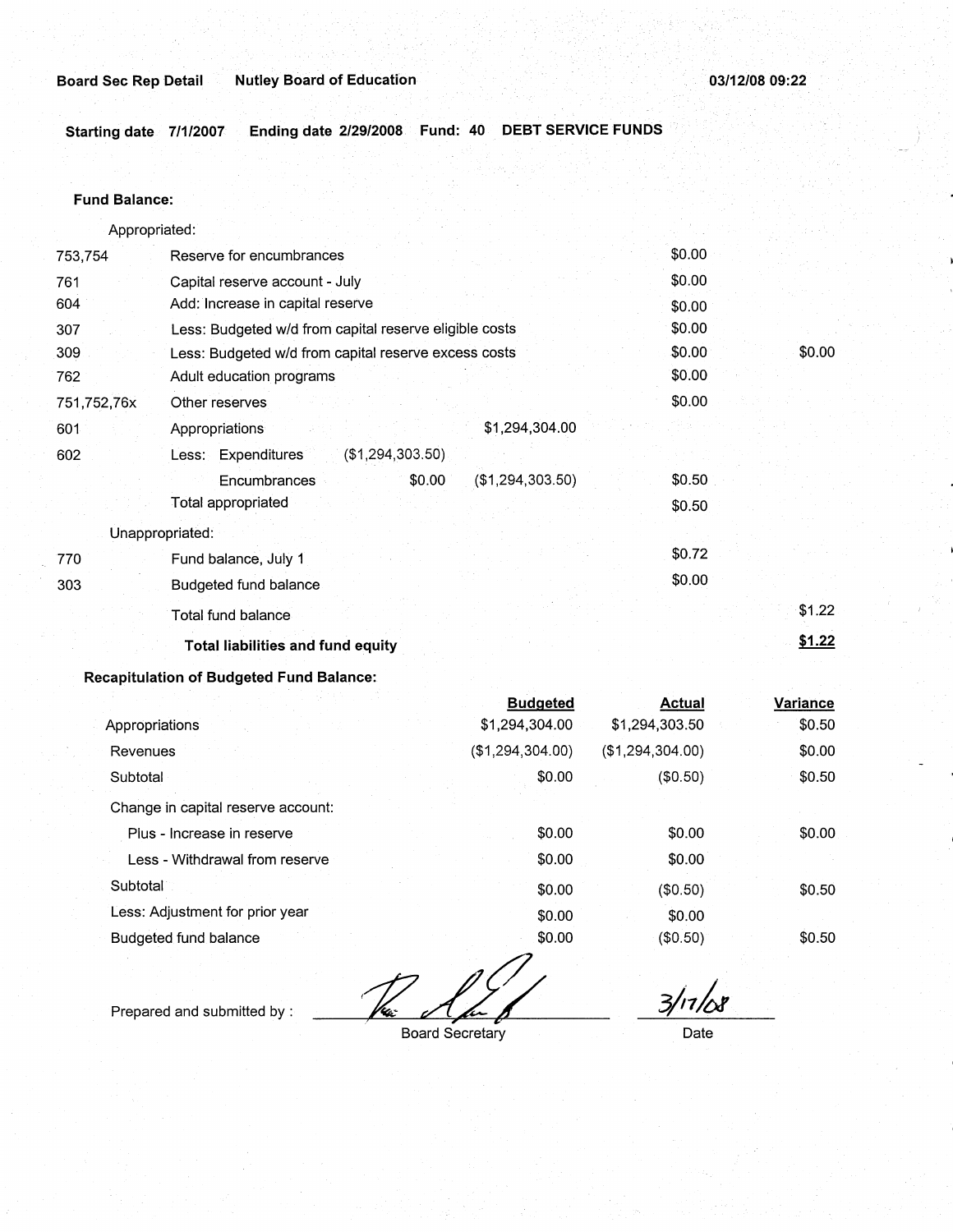)

Starting date 7/1/2007 Ending date 2/29/2008 Fund: 50 ENTERPRISE FUND

| Assets:   | <b>Assets and Resources</b>                 |                      |                   |
|-----------|---------------------------------------------|----------------------|-------------------|
| 101       | Cash in bank                                |                      | \$46,710.66       |
| 102 - 106 | Cash Equivalents                            |                      | \$592.00          |
| 111       | Investments                                 |                      | \$0.00            |
| 116       | <b>Capital Reserve Account</b>              |                      | \$0.00            |
| 121       | Tax levy Receivable                         |                      | \$0.00            |
|           | Accounts Receivable:                        |                      |                   |
| 132       | Interfund                                   | \$0.00               |                   |
| 141       | Intergovernmental - State                   | \$0.00               |                   |
| 142       | Intergovernmental - Federal                 | (\$0.10)             |                   |
| 143       | Intergovernmental - Other                   | \$0.00               |                   |
| 153, 154  | Other (net of estimated uncollectable of \$ | \$0.00               | (\$0.10)          |
|           | Loans Receivable:                           |                      |                   |
| 131       | Interfund                                   | \$0.00               |                   |
| 151, 152  | Other (Net of estimated uncollectable of \$ | \$0.00               | \$0.00            |
|           | <b>Other Current Assets</b>                 |                      | \$20,458.84       |
|           | <b>Resources:</b>                           |                      |                   |
| 301       | <b>Estimated revenues</b>                   | \$0.00               |                   |
| 302       | Less revenues                               | $($ \$677,151.77 $)$ | (\$677, 151.77)   |
|           | <b>Total assets and resources</b>           |                      | $($ \$609,390.37) |
|           | <b>Liabilities and fund equity</b>          |                      |                   |
|           | Liabilities:                                |                      |                   |
| 411       | Intergovernmental accounts payable - state  |                      | \$0.00            |
| 421       | Accounts payable                            |                      | \$0.00            |
| 431       | Contracts payable                           |                      | \$0.00            |
| 451       | Loans payable                               |                      | \$0.00            |
| 481       | Deferred revenues                           |                      | \$0.00            |
|           | Other current liabilities                   |                      | \$52,724.18       |
|           | <b>Total liabilities</b>                    |                      | \$52,724.18       |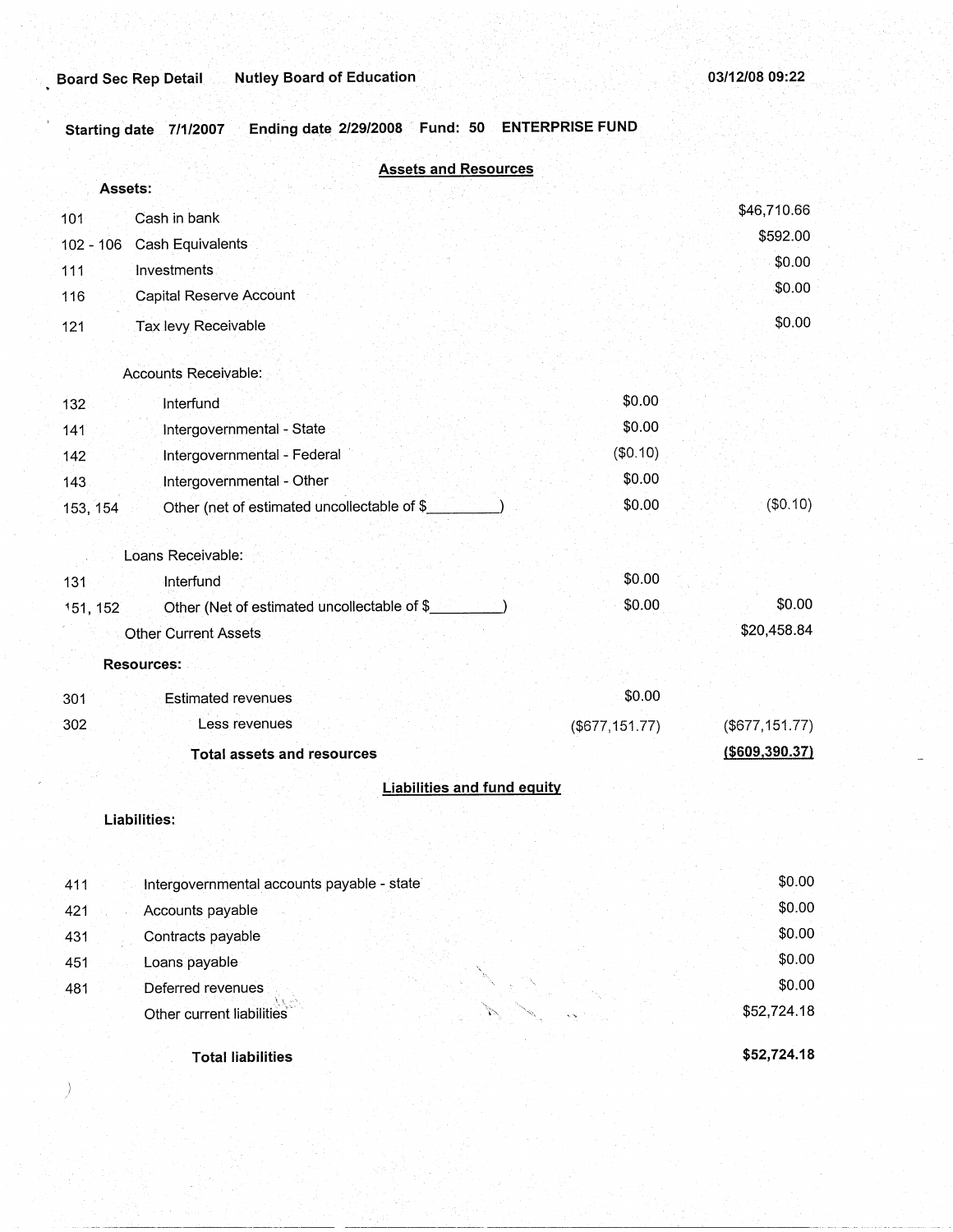**Starting date 7/1/2007 Ending date 2/29/2008. Fund: 50 ENTERPRISE FUND** 

#### **Fund Balance:**

753,754 · 761 604 Appropriated: Reserve for encumbrances Capital reserve account - July Add: Increase in capital reserve 307 309 762 751,752,76x 601 Less: Budgeted w/d from capital reserve eligible costs Less: Budgeted w/d from capital reserve excess costs Adult education programs 602 770 303 Other reserves Appropriations Less: Expenditures **Encumbrances** Total appropriated Unappropriated: Fund balance, July 1 Budgeted fund balance Total fund balance (\$518,623.95) (\$291,788.42) **Total liabilities and fund equity Recapitulation of Budgeted Fund Balance:**  \$987,319.32 (\$810,412.37) **Budgeted**  \$322,147.74 \$0.00 \$0.00 \$0.00 \$0.00 \$0.00 \$0.00 \$176,906.95 \$499,054:69 (\$173,849.92) (\$987,319.32) **Actual**  \$0.00 (\$662,114.55) **(\$609,390.37) Variance** 

| Appropriations                     | \$987,319.32 | \$810,412.37   | \$176,906.95 |
|------------------------------------|--------------|----------------|--------------|
| Revenues                           | \$0.00       | (\$677,151.77) | \$677,151.77 |
| Subtotal                           | \$987,319.32 | \$133,260.60   | \$854,058.72 |
| Change in capital reserve account: |              |                |              |
| Plus - Increase in reserve         | \$0.00       | \$0.00         | \$0.00       |
| Less - Withdrawal from reserve     | \$0.00       | \$0.00         |              |
| Subtotal                           | \$987,319.32 | \$133,260.60   | \$854,058.72 |
| Less: Adjustment for prior year    | \$0.00       | \$0.00         |              |
| Budgeted fund balance              | \$987,319.32 | \$133,260.60   | \$854,058.72 |
|                                    |              |                |              |

Prepared and submitted by :

Board Secretary

 $3/17/68$ 

Date

*r*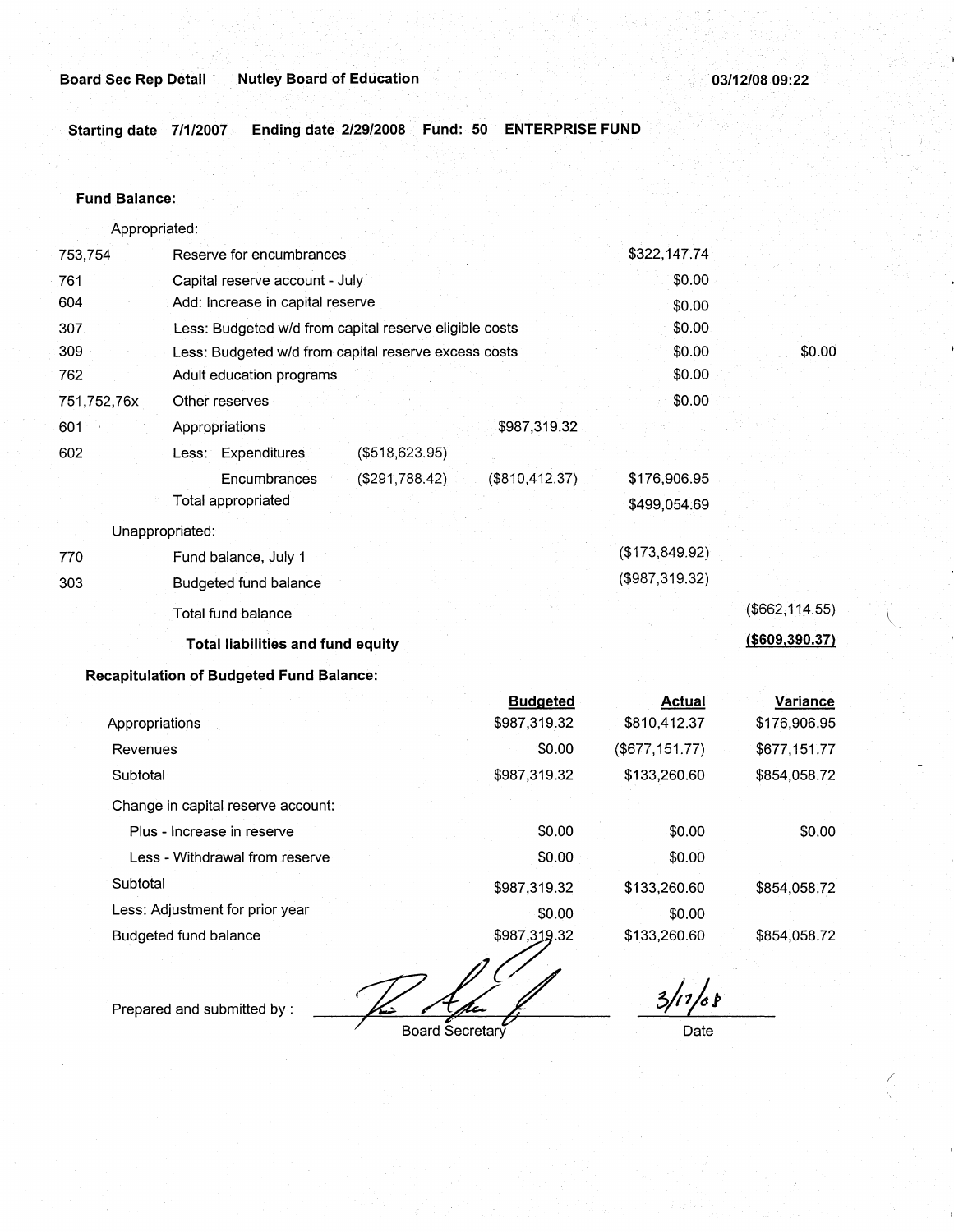Starting date 7/1/2007 Ending date 2/29/2008 Fund: 51 SUMMER CAMP

|     | <b>Assets and Resources</b><br>Assets:                  |                                    |          |
|-----|---------------------------------------------------------|------------------------------------|----------|
| 101 | Cash in bank                                            |                                    | \$471.73 |
|     | $102 - 106$<br>Cash Equivalents                         |                                    | \$0.00   |
| 111 | <b>Investments</b>                                      |                                    | \$0.00   |
| 116 | Capital Reserve Account                                 |                                    | \$0.00   |
| 121 | Tax levy Receivable                                     |                                    | \$0.00   |
|     | Accounts Receivable:                                    |                                    |          |
| 132 | Interfund                                               | \$0.00                             |          |
| 141 | Intergovernmental - State                               | \$0.00                             |          |
| 142 | Intergovernmental - Federal                             | \$0.00                             |          |
| 143 | Intergovernmental - Other                               | \$0.00                             |          |
|     | 153, 154<br>Other (net of estimated uncollectable of \$ | \$0.00                             | \$0.00   |
|     | Loans Receivable:                                       |                                    |          |
| 131 | Interfund                                               | \$0.00                             |          |
|     | 151, 152<br>Other (Net of estimated uncollectable of \$ | \$0.00                             | \$0.00   |
|     | <b>Other Current Assets</b>                             |                                    | \$0.00   |
|     | <b>Resources:</b>                                       |                                    |          |
| 301 | <b>Estimated revenues</b>                               | \$18,325.00                        |          |
| 302 | Less revenues                                           | (\$18,325.00)                      | \$0.00   |
|     | <b>Total assets and resources</b>                       |                                    | \$471.73 |
|     |                                                         | <b>Liabilities and fund equity</b> |          |
|     | <b>Liabilities:</b>                                     |                                    |          |
|     |                                                         |                                    |          |
| 411 | Intergovernmental accounts payable - state              |                                    | \$0.00   |
| 421 | Accounts payable                                        |                                    | \$0.00   |
| 431 | Contracts payable                                       |                                    | \$0.00   |
| 451 | Loans payable                                           |                                    | \$0.00   |
| 481 | Deferred revenues                                       |                                    | \$0.00   |
|     | Other current liabilities                               |                                    | \$0.00   |
|     | <b>Total liabilities</b>                                |                                    | \$0.00   |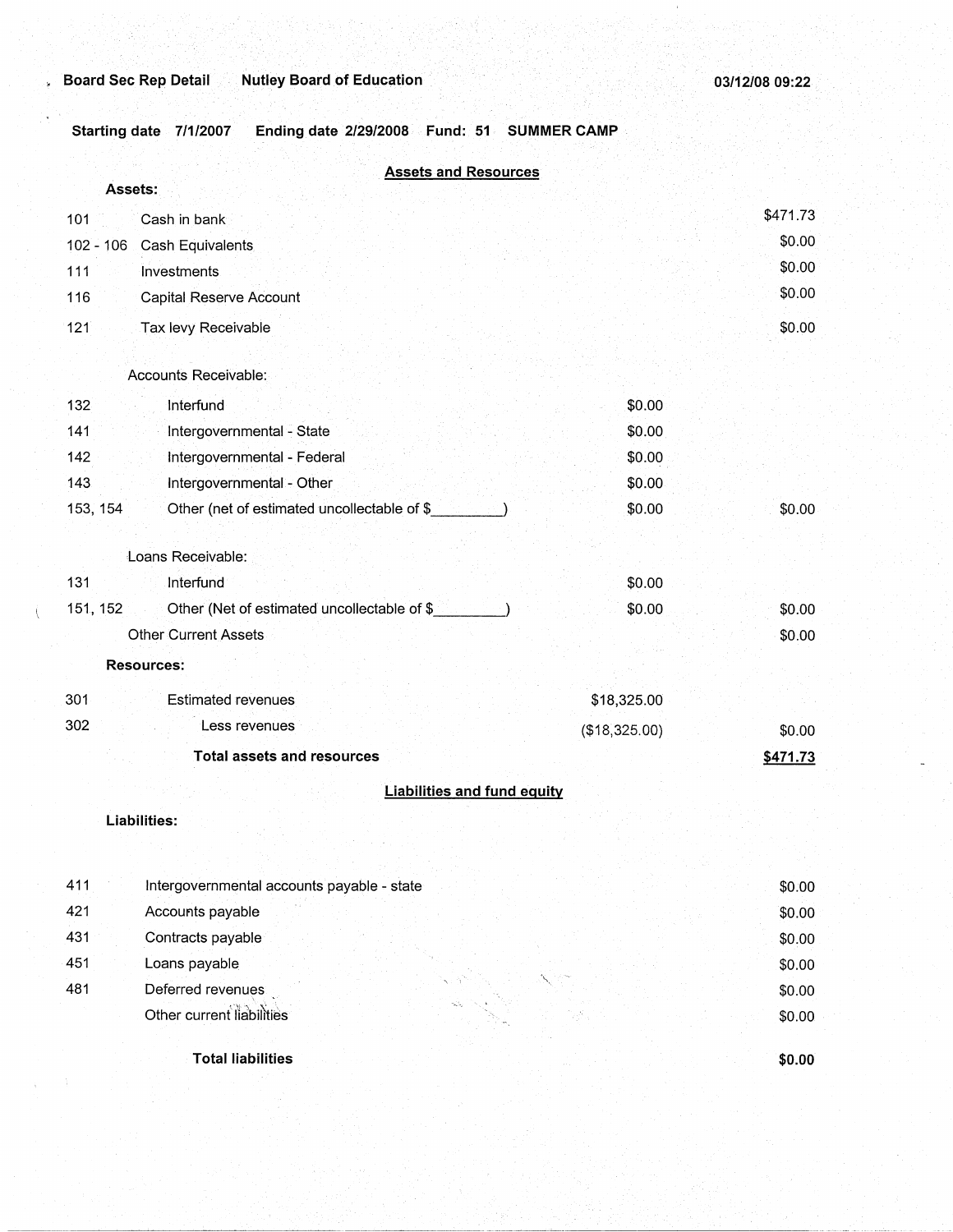•

Starting date 7/1/2007 Ending date 2/29/2008 Fund: 51 SUMMER CAMP

#### **Fund Balance:**

753,754 761 604 Appropriated: Reserve for encumbrances Capital reserve account - July Add: Increase in capital reserve 307 309 762 751,752,76x 601 Less: Budgeted w/d from capital reserve eligible costs Less: Budgeted w/d from capital reserve excess costs Adult education programs 602 Other reserves Appropriations Less: Expenditures **Encumbrances** Total appropriated Unappropriated: 770 Fund balance, July 1 303 Budgeted fund balance Total fund balance (\$17,853.27) \$0.00 **Total liabilities and fund equity Recapitulation of Budgeted Fund Balance:**  . Appropriations Revenues **Subtotal** \$18,325.00 (\$17,853.27) **Budgeted**  \$18,325.00 (\$18,325.00) \$0.00 \$0.00 \$0.00 \$0.00 \$0.00 \$0.00 \$0.00 \$0.00 \$0.00 \$471.73 \$471.73 \$0.00 \$0.00 \$471.73 ) **\$471.73 Actual Variance**  \$17,853.27 \$471.73  $($18,325.00)$  \$0.00 (\$471.73) \$471.73

Change in capital reserve account: Plus - Increase in reserve Less - Withdrawal from reserve

**Subtotal** Less: Adjustment for prior year Budgeted fund balance

ستشكا

Prepared and submitted by :

Board Secretary

\$0.00 \$0.00 \$0.00 \$0.00 \$0.00

*3/1).P* 

\$0.00

\$0.00

\$0.00 \$0.00

(\$471.73) \$471.73

(\$471.73) \$471.73

Date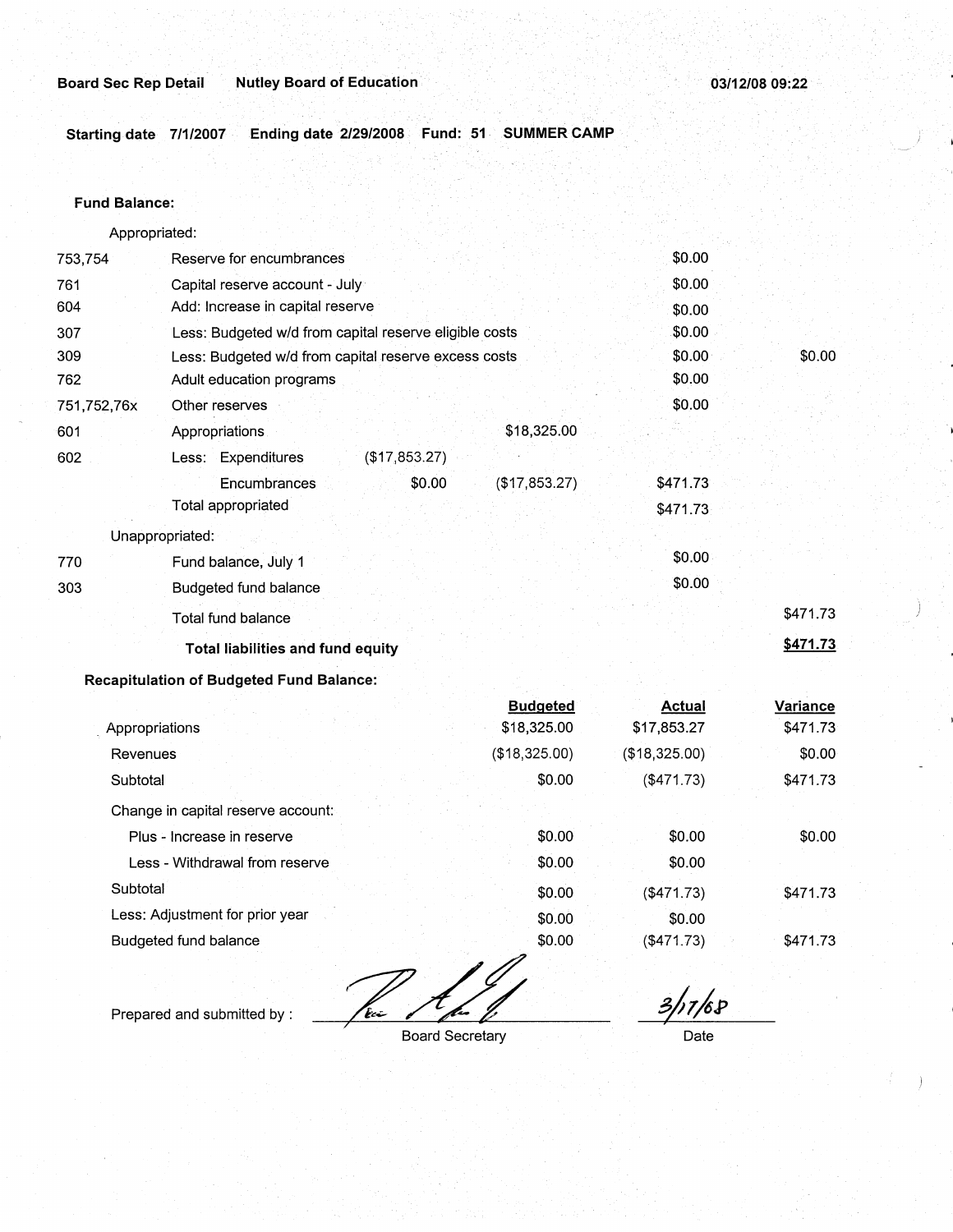**Total liabilities** 

**Starting date 7/1/2007 Ending date 2/29/2008 Fund: 55 EXTENDED DAY** 

|             | <b>Assets and Resources</b>                  |                                    |                |                  |
|-------------|----------------------------------------------|------------------------------------|----------------|------------------|
|             | <b>Assets:</b>                               |                                    |                |                  |
| 101         | Cash in bank                                 |                                    |                | \$88,150.00      |
| $102 - 106$ | Cash Equivalents                             |                                    |                | \$500.00         |
| 111         | Investments                                  |                                    |                | \$0.00           |
| 116         | Capital Reserve Account                      |                                    |                | \$0.00           |
| 121         | Tax levy Receivable                          |                                    |                | \$0.00           |
|             |                                              |                                    |                |                  |
|             | Accounts Receivable:                         |                                    |                |                  |
| 132         | Interfund                                    |                                    | \$38,836.94    |                  |
| 141         | Intergovernmental - State                    |                                    | \$0.00         |                  |
| 142         | Intergovernmental - Federal                  |                                    | \$0.00         |                  |
| 143         | Intergovernmental - Other                    |                                    | \$0.00         |                  |
| 153, 154    | Other (net of estimated uncollectable of \$  |                                    | \$0.00         | \$38,836.94      |
|             | Loans Receivable:                            |                                    |                |                  |
| 131         | Interfund                                    |                                    | \$0.00         |                  |
| 151, 152    | Other (Net of estimated uncollectable of \$_ |                                    | \$0.00         | \$0.00           |
|             | <b>Other Current Assets</b>                  |                                    |                | \$0.00           |
|             | <b>Resources:</b>                            |                                    |                |                  |
| 301         | <b>Estimated revenues</b>                    |                                    | \$0.00         |                  |
| 302         | Less revenues                                |                                    | (\$384,345.50) | (\$384,345.50)   |
|             | <b>Total assets and resources</b>            |                                    |                | ( \$256, 858.56) |
|             |                                              | <b>Liabilities and fund equity</b> |                |                  |
|             | Liabilities:                                 |                                    |                |                  |
|             |                                              |                                    |                |                  |
| 411         | Intergovernmental accounts payable - state   |                                    |                | \$0.00           |
| 421         | Accounts payable                             |                                    |                | \$0.00           |
| 431         | Contracts payable                            |                                    |                | \$0.00           |
| 451         | Loans payable                                |                                    |                | \$0.00           |
| 481         | Deferred revenues                            |                                    |                | \$0.00           |
|             | Other current liabilities                    |                                    |                | \$249,055.19     |
|             |                                              |                                    |                |                  |

**\$249,055.19**